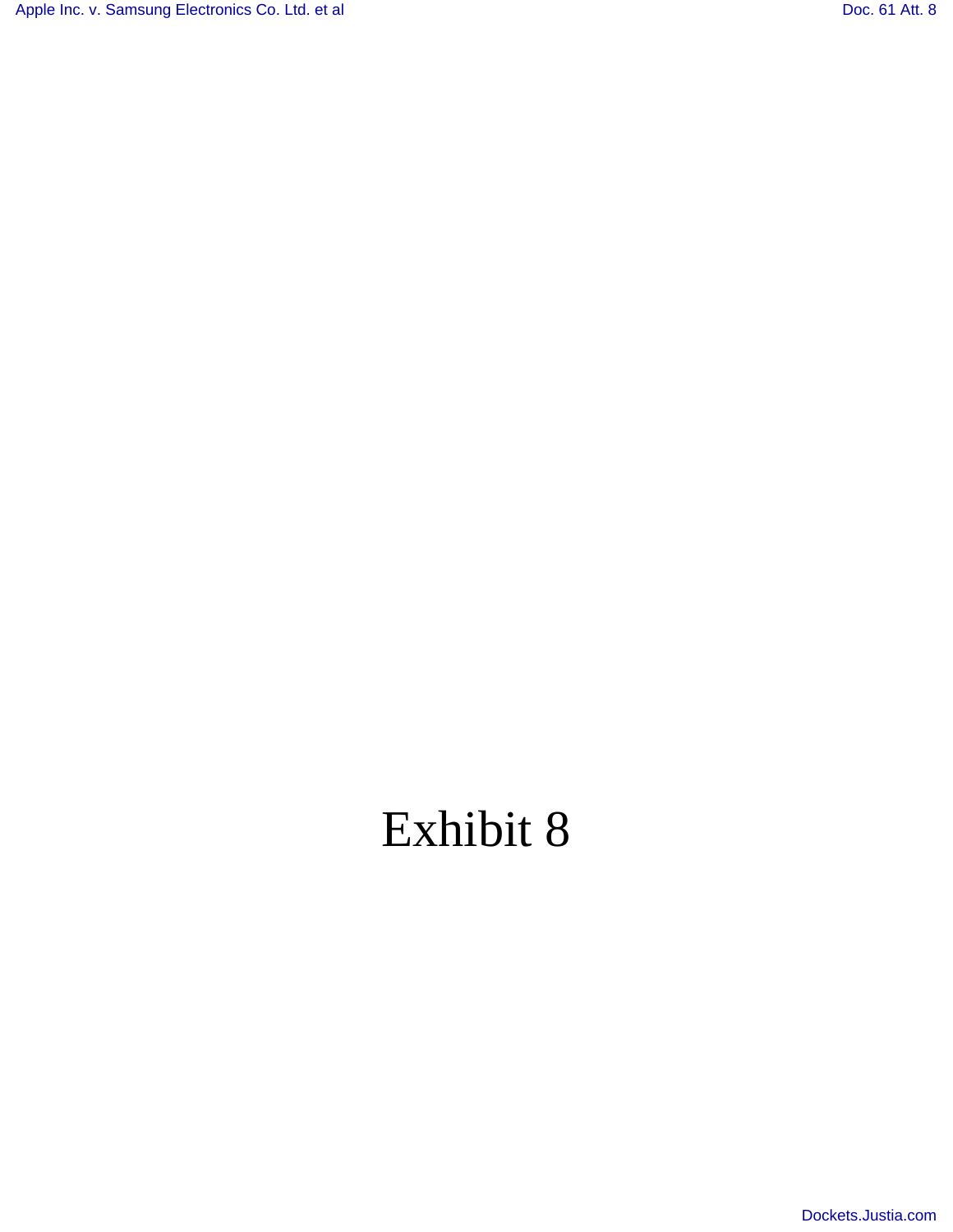<u>Application of the contract of the contract of the contract of the contract of the contract of the contract of the contract of the contract of the contract of the contract of the contract of the contract of the contract o</u>

<u>Store and the store and the store and the store and the store and the store and the store and the store and the store</u> Mac and the contract of the contract of the contract of the contract of the contract of the contract of the contract of the contract of the contract of the contract of the contract of the contract of the contract of the co iPod and the contract of the contract of the contract of the contract of the contract of the contract of the contract of the contract of the contract of the contract of the contract of the contract of the contract of the c iPhone **in the case of the case of the case of the case of the case of the case of the case of the case of the case of the case of the case of the case of the case of the case of the case of the case of the case of the cas** iPad and the contract of the contract of the contract of the contract of the contract of the contract of the contract of the contract of the contract of the contract of the contract of the contract of the contract of the c iTunes and the contract of the contract of the contract of the contract of the contract of the contract of the contract of the contract of the contract of the contract of the contract of the contract of the contract of the Support

iPad images

# Apple Launches iPad

## Magical & Revolutionary Device at an Unbelievable Price

SAN FRANCISCO—January 27, 2010—Apple® today introduced iPad, a revolutionary device for browsing the web, reading and sending email, enjoying photos, watching videos, listening to music, playing games, reading e- books and much more. iPad's responsive high- resolution Multi- Touch™ display lets users physically interact with applications and content. iPad is just 0.5 inches thick and weighs just 1.5 pounds— thinner and lighter than any laptop or netbook. iPad includes 12 new innovative apps designed especially for the iPad, and will run almost all of the over 140,000 apps in the App Store. iPad will be available in late March starting at the breakthrough price of

just \$499.<br>"iPad is our most advanced technology in a magical and revolutionary device at an unbelievable price," said Steve Jobs, Apple's CEO. "iPad creates and defines an entirely new category of devices that will connect users with their apps and content in a much more intimate, intuitive and fun way than ever before."

iPad features 12 next- generation Multi- Touch applications. Every app works in both portrait and landscape, automatically animating between views as the user rotates iPad in any direction. The precise Multi- Touch interface makes surfing the web on iPad an entirely new experience, dramatically more interactive and intimate than on a computer. Reading and sending email is fun and easy on iPad's large screen and almost full- size "soft" keyboard. Import photos from a Mac®, PC or digital camera, see them organized as albums, and enjoy and share them using iPad's elegant slideshows. Watch movies, TV shows and YouTube, all in HD or flip through pages of an e- book you downloaded from Apple's new iBookstore while listening to your music collection.

iPad runs almost all of the over 140,000 apps on the App Store, including apps already purchased for your iPhone® or iPod touch®. The iTunes® Store gives you access to the world's most popular online music, TV and movie store with a catalog of over 11 million songs, over 50,000 TV episodes and over 8,000 films including over 2,000 in stunning high definition video. Apple also announced the new iBooks app for iPad, which includes Apple's new iBookstore, the best way to browse, buy and read books on a mobile device. The iBookstore will feature books from major and independent publishers.

Apple also introduced a new version of iWork® for iPad, the first desktop- class productivity suite designed specifically for Multi- Touch. With Pages®, Keynote® and Numbers® you can create beautifully formatted documents, stunning presentations with animations and transitions, and spreadsheets with charts, functions and formulas. The three apps will be available separately through the App Store for \$9.99 each.

iPad syncs with iTunes just like the iPhone and iPod touch, using the standard Apple 30- pin to USB cable, so you can sync all of your contacts, photos, music, movies, TV shows, applications and more from your Mac or PC. All the apps and content you download on iPad from the App Store, iTunes Store and iBookstore will be automatically synced to your iTunes library the next time you connect with your computer.

iPad's brilliant 9.7- inch, LED- backlit display features IPS technology to deliver crisp, clear images and consistent color with an ultra- wide 178 degree viewing angle. The highly precise, capacitive Multi- Touch display is amazingly accurate and responsive whether scrolling web pages or playing games. The intelligent soft keyboard pioneered on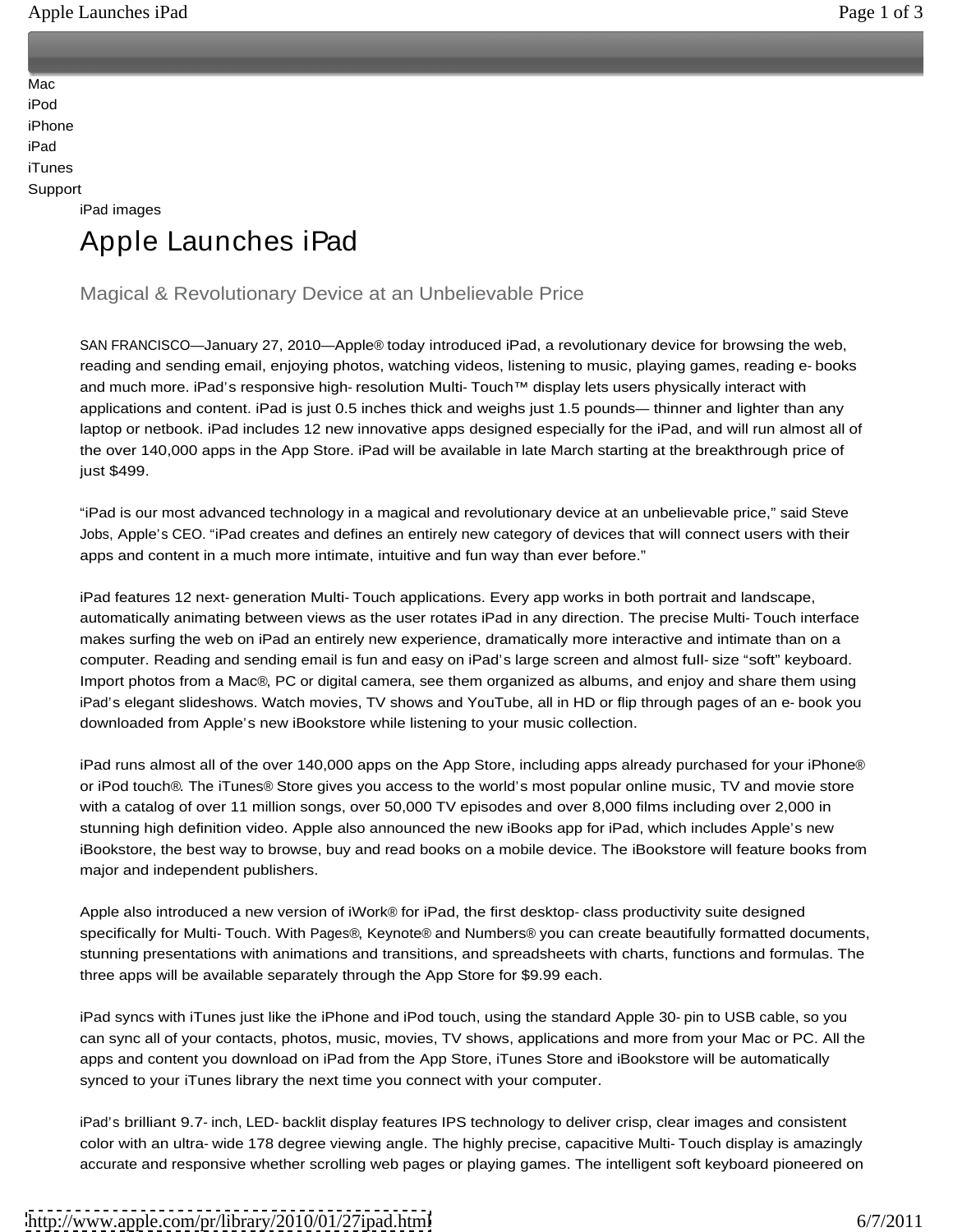iPhone takes advantage of iPad's larger display to offer an almost full- size soft keyboard. iPad also connects to the new iPad Keyboard Dock with a full- size traditional keyboard.

iPad is powered by A4, Apple's next- generation system- on- a- chip. Designed by Apple, the new A4 chip provides exceptional processor and graphics performance along with long battery life of up to 10 hours.\* Apple's advanced chemistry and Adaptive Charging technology deliver up to 1,000 charge cycles without a significant decrease in battery capacity over a typical five year lifespan.\*\*

iPad comes in two versions—one with Wi- Fi and the other with both Wi- Fi and 3G. iPad includes the latest 802.11n Wi- Fi, and the 3G versions support speeds up to 7.2 Mbps on HSDPA networks. Apple and AT&T announced breakthrough 3G pre- paid data plans for iPad with easy, on- device activation and management.

Continuing Apple's dedication to designing and creating environmentally responsible products, each iPad enclosure is made of highly recyclable aluminum and comes standard with energy- efficient LED- backlit displays that are mercury- free and made with arsenic- free glass. iPad contains no brominated flame retardants and is completely PVC- free.

Apple today released a new Software Development Kit (SDK) for iPad, so developers can create amazing new applications designed to take advantage of iPad's capabilities. The SDK includes a simulator that lets developers test and debug their iPad apps on a Mac, and also lets developers create Universal Applications that run on iPad, iPhone and iPod touch.

#### Pricing & Availability

iPad will be available in late March worldwide for a suggested retail price of \$499 (US) for the 16GB model, \$599 (US) for the 32GB model, \$699 (US) for the 64GB model. The Wi- Fi + 3G models of iPad will be available in April in the US and selected countries for a suggested retail price of \$629 (US) for the 16GB model, \$729 (US) for the 32GB model and \$829 (US) for the 64GB model. iPad will be sold in the US through the Apple Store® [\(www.apple.com](http://www.apple.com)), Apple's retail stores and select Apple Authorized Resellers. International pricing and worldwide availability will be announced at a later date. iBookstore will be available in the US at launch.

\*Apple tested wireless battery life by browsing web pages and receiving email over an AirPort® network, never letting the system go to sleep during the test, and keeping the display at half brightness. This is a typical scenario of use on the go, resulting in a battery performance number that is very relevant to mobile users.

\*\*A properly maintained iPad battery is designed to retain 80 percent or more of its original capacity during a lifespan of up to 1,000 recharge cycles. Battery life and charge cycles vary by use and settings.

Apple ignited the personal computer revolution in the 1970s with the Apple II and reinvented the personal computer in the 1980s with the Macintosh. Today, Apple continues to lead the industry in innovation with its award - winning computers, OS X operating system and iLife and professional applications. Apple is also spearheading the digital media revolution with its iPod portable music and video players and iTunes online store, and has entered the mobile phone market with its revolutionary iPhone.

Press Contacts: Colin Smith Apple and the contract of the contract of the contract of the contract of the contract of the contract of the contract of the contract of the contract of the contract of the contract of the contract of the contract of the colins@apple.com (408) 862- 1171

Bill Evans Apple and the contract of the contract of the contract of the contract of the contract of the contract of the contract of the contract of the contract of the contract of the contract of the contract of the contract of the bevans@apple.com (408) 974- 0610

NOTE TO EDITORS: For additional information visit Apple's PR website, or call Apple's Media Helpline at (408) 974- 2042.